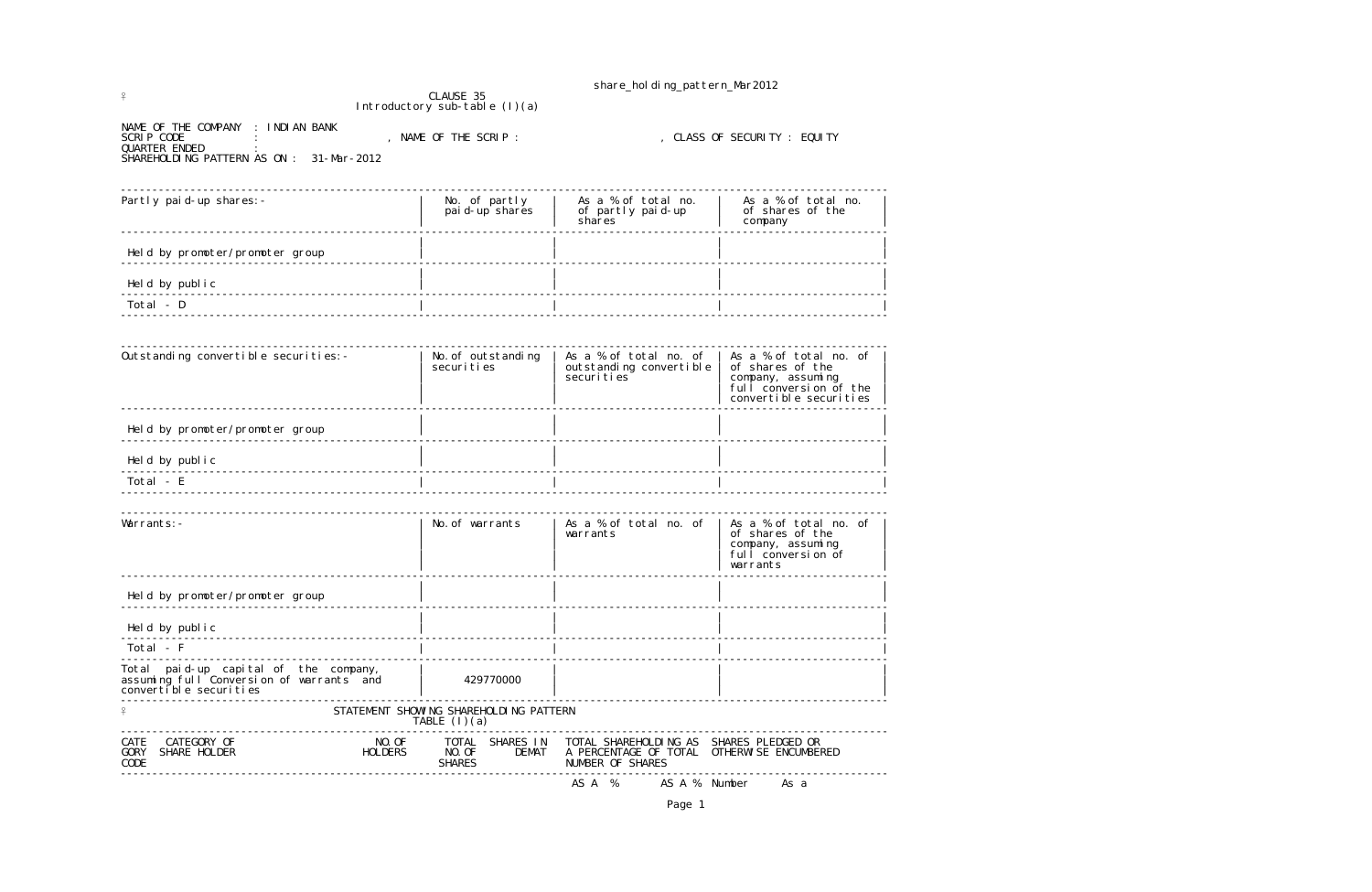| (1)                  | (11)                                                                               | (111)                                  | (IV)                    | (V)                 | OF $(A+B)$<br>(VI)           | share_holding_pattern_Mar2012<br>OF $(A+B+C)$<br>(VII)                                                | (VIII)         | of shares percentage $(IX) =$<br>$(VIII)/(IV)^*100$                          |
|----------------------|------------------------------------------------------------------------------------|----------------------------------------|-------------------------|---------------------|------------------------------|-------------------------------------------------------------------------------------------------------|----------------|------------------------------------------------------------------------------|
| А.                   | SHAREHOLDING OF PROMOTER AND<br>PROMOTER GROUP                                     |                                        |                         |                     |                              |                                                                                                       |                |                                                                              |
| 1 <sub>1</sub>       | I NDI AN                                                                           |                                        |                         |                     |                              |                                                                                                       |                |                                                                              |
| a.                   | I NDI VI DUALS/HI NDU UNDI VI DED<br><b>FAMILY</b>                                 | $\overline{O}$                         | $\overline{0}$          | $\overline{0}$      | 0.0000                       | 0.0000                                                                                                | $\mathbf 0$    | 0.0000                                                                       |
| b.                   | CENTRAL GOVERNMENT/<br>STATE GOVERNMENT(S)                                         |                                        | 343820000               | 343820000           | 80.0009                      | 80.0009                                                                                               | $\mathbf 0$    | 0.0000                                                                       |
| $C$ .                | <b>BODI ES CORPORATE</b>                                                           | $\overline{0}$                         | $\overline{0}$          | 0                   | 0.0000                       | 0.0000                                                                                                | $\overline{0}$ | 0.0000                                                                       |
| d.                   | FINANCIAL INSTITUTIONS/<br><b>BANKS</b>                                            | 0                                      | $\mathbf 0$             | 0                   | 0.0000                       | 0.0000                                                                                                | $\Omega$       | 0.0000                                                                       |
| е.                   | ANY OTHER                                                                          |                                        |                         |                     |                              |                                                                                                       |                |                                                                              |
|                      | SUB - TOTAL $(A)(1)$                                                               |                                        | 343820000               | 343820000           | 80.0009                      | 80.0009                                                                                               | 0              | 0.0000                                                                       |
| 2.                   | <b>FOREI GN</b>                                                                    |                                        |                         |                     |                              |                                                                                                       |                |                                                                              |
| a.                   | I NDI VI DUALS (NON-<br>RESIDENT INDIVIDUALS/<br>FOREI GN INDIVIDUALS)             | $\mathbf 0$                            | $\overline{0}$          | $\mathbf 0$         | 0.0000                       | 0.0000                                                                                                | $\overline{0}$ | 0.0000                                                                       |
| b.                   | <b>BODI ES CORPORATE</b>                                                           | $\overline{0}$                         | $\overline{0}$          | $\overline{0}$      | 0.0000                       | 0.0000                                                                                                | $\overline{0}$ | 0.0000                                                                       |
| C.                   | I NSTI TUTI ONS                                                                    | 0                                      | $\mathbf 0$             | $\mathbf 0$         | 0.0000                       | 0.0000                                                                                                | $\Omega$       | 0.0000                                                                       |
| d.                   | ANY OTHER                                                                          |                                        |                         |                     |                              |                                                                                                       |                |                                                                              |
|                      | SUB - TOTAL $(A)(2)$                                                               | 0                                      | $\mathbf 0$             | $\overline{0}$      | 0.0000                       | 0.0000                                                                                                | $\overline{0}$ | 0.0000                                                                       |
|                      | TOTAL SHARE HOLDING OF<br>PROMOTER AND PROMOTER<br>GROUP $(A) = (A) (1) + (A) (2)$ | $\mathbf{1}$                           |                         | 343820000 343820000 | 80.0009                      | 80.0009                                                                                               | 0              | 0.0000                                                                       |
| $\frac{9}{5}$        |                                                                                    | STATEMENT SHOWING SHAREHOLDING PATTERN | TABLE $(1)(a)$          |                     |                              |                                                                                                       |                |                                                                              |
| CATE<br>GORY<br>CODE | ---------------<br>CATEGORY OF<br>SHARE HOLDER<br>______________________________   | NO. OF<br>HOLDERS                      | NO. OF<br><b>SHARES</b> | <b>DEMAT</b>        | NUMBER OF SHARES             | TOTAL SHARES IN TOTAL SHAREHOLDING AS SHARES PLEDGED OR<br>A PERCENTAGE OF TOTAL OTHERWISE ENCUMBERED |                |                                                                              |
| (1)                  | (11)                                                                               | $(111)$ $(1V)$ $(V)$                   |                         |                     | AS A %<br>OF $(A+B)$<br>(VI) | OF $(A+B+C)$<br>(VII)                                                                                 | AS A % Number  | As a<br>of shares percentage $(IX) =$<br>$(VIII)$ $(VIII)/(\tilde{I}V)^*100$ |
| В.                   | PUBLIC SHAREHOLDING                                                                |                                        |                         |                     |                              |                                                                                                       |                |                                                                              |
| 1.                   | I NSTI TUTI ONS                                                                    |                                        |                         |                     |                              |                                                                                                       |                |                                                                              |
| a.                   | MUTUAL FUNDS/UTI                                                                   | 42                                     | 8515350                 | 8515350             | 1.9813                       | 1.9813                                                                                                | NА             | <b>NA</b>                                                                    |
| b.                   | FINANCIAL INSTITUTIONS/<br><b>BANKS</b>                                            | 12                                     | 11471862                | 11471862            | 2.6693                       | 2.6693                                                                                                | NA.            | <b>NA</b>                                                                    |
| $\mathsf{C}.$        | CENTRAL GOVERNMENT/<br>STATE GOVERNMENT(S)                                         | 0                                      | $\overline{0}$          | $\overline{0}$      | 0.0000                       | 0.0000                                                                                                | NА             | <b>NA</b>                                                                    |

Page 2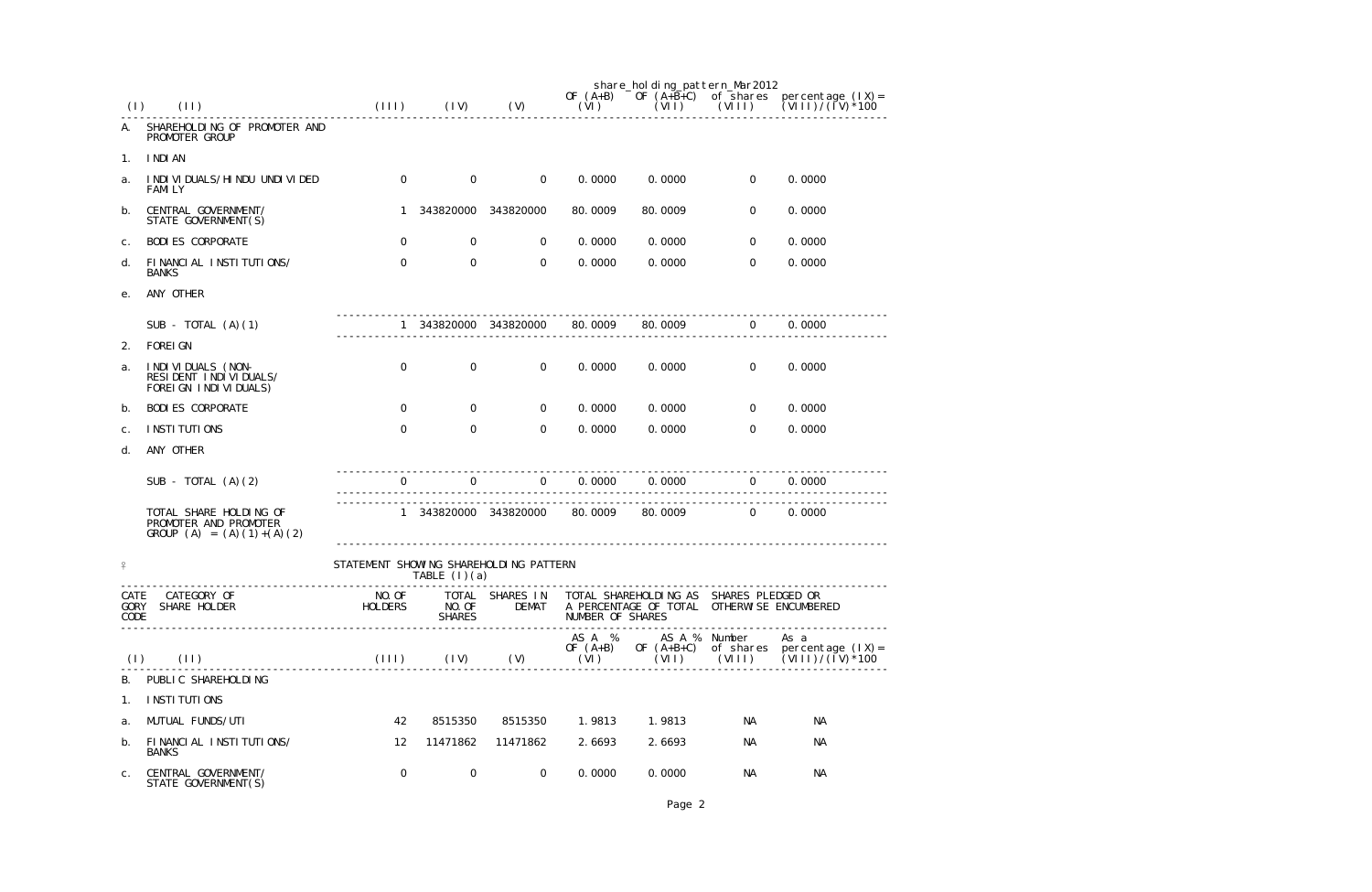|                             |                                                                                                                                                  |                                                    |                                            |                                            | share_holding_pattern_Mar2012                  |                                                                                             |                             |                                                                                                                             |  |  |
|-----------------------------|--------------------------------------------------------------------------------------------------------------------------------------------------|----------------------------------------------------|--------------------------------------------|--------------------------------------------|------------------------------------------------|---------------------------------------------------------------------------------------------|-----------------------------|-----------------------------------------------------------------------------------------------------------------------------|--|--|
| d.                          | VENTURE CAPITAL FUNDS                                                                                                                            | $\mathbf 0$                                        | $\mathbf 0$                                | $\overline{O}$                             | 0.0000                                         | 0.0000                                                                                      | NA                          | NA                                                                                                                          |  |  |
| е.                          | I NSURANCE COMPANIES                                                                                                                             | $\mathbf 0$                                        | $\mathbf 0$                                | 0                                          | 0.0000                                         | 0.0000                                                                                      | NА                          | <b>NA</b>                                                                                                                   |  |  |
| f.                          | FOREI GN INSTITUTIONAL<br><b>INVESTORS</b>                                                                                                       | 135                                                | 38926526                                   | 38926526                                   | 9.0575                                         | 9.0575                                                                                      | NA                          | <b>NA</b>                                                                                                                   |  |  |
| g.                          | FOREI GN VENTURE<br>CAPI TAL INVESTORS                                                                                                           | $\mathbf 0$                                        | $\mathbf 0$                                | $\overline{0}$                             | 0.0000                                         | 0.0000                                                                                      | NA                          | <b>NA</b>                                                                                                                   |  |  |
| h.                          | ANY OTHER                                                                                                                                        |                                                    |                                            |                                            |                                                |                                                                                             |                             |                                                                                                                             |  |  |
|                             | SUB - TOTAL $(B)(1)$                                                                                                                             | 189                                                | 58913738                                   | 58913738                                   | 13.7082                                        | 13.7082                                                                                     | NА                          | <b>NA</b>                                                                                                                   |  |  |
| 2.                          | NON-INSTITUTIONS                                                                                                                                 |                                                    |                                            |                                            |                                                |                                                                                             |                             |                                                                                                                             |  |  |
| a.                          | <b>BODI ES CORPORATE</b>                                                                                                                         | 576                                                | 16049396                                   | 16049396                                   | 3.7344                                         | 3.7344                                                                                      | NA                          | NА                                                                                                                          |  |  |
| b.                          | I NDI VI DUALS -<br>I INDIVIDUAL SHAREHOLDERS<br>HOLDING NOMINAL SHARE CAPITAL<br>UPTO RS. 1 LAKH                                                | 64284                                              | 9354273                                    | 9352290                                    | 2.1765                                         | 2.1765                                                                                      | NА                          | <b>NA</b>                                                                                                                   |  |  |
|                             | <b>II INDIVIDUAL SHAREHOLDERS</b><br>HOLDING NOMINAL SHARE CAPITAL<br>IN EXCESS OF RS. 1 LAKH                                                    | 15                                                 | 483968                                     | 483968                                     | 0.1126                                         | 0.1126                                                                                      | NА                          | <b>NA</b>                                                                                                                   |  |  |
| $C$ .                       | ANY OTHER<br><b>CLEARING MEMBERS</b><br>DI RECTORS AND THEIR RELATIVES<br>HI NDU UNDI VI DED FAMI LI ES<br>NON RESIDENT INDIANS<br><b>TRUSTS</b> | 109<br>$\overline{\mathbf{3}}$<br>922<br>767<br>10 | 214961<br>280<br>505206<br>360978<br>67200 | 214961<br>280<br>505205<br>360978<br>67200 | 0.0500<br>0.0000<br>0.1175<br>0.0839<br>0.0156 | 0.0500<br>0.0000<br>0.1175<br>0.0839<br>0.0156                                              | NA<br>NA<br>NA.<br>NА<br>NА | NА<br><b>NA</b><br><b>NA</b><br><b>NA</b><br><b>NA</b>                                                                      |  |  |
|                             |                                                                                                                                                  | 1811                                               | 1148625                                    | 1148624                                    | 0.2672                                         | 0.2672                                                                                      | NА                          | <b>NA</b>                                                                                                                   |  |  |
|                             |                                                                                                                                                  |                                                    |                                            |                                            |                                                |                                                                                             |                             |                                                                                                                             |  |  |
|                             | SUB - TOTAL $(B)(2)$                                                                                                                             | 66686                                              | 27036262                                   | 27034278                                   | 6.2908                                         | 6.2908                                                                                      | NA                          | ΝA                                                                                                                          |  |  |
|                             | TOTAL PUBLIC SHAREHOLDING<br>$(B) = (B) (1) + (B) (2)$                                                                                           | 66875                                              | 85950000                                   | 85948016                                   | 19.9990                                        | 19.9990                                                                                     | NA                          | <b>NA</b>                                                                                                                   |  |  |
|                             | TOTAL $(A)+(B)$                                                                                                                                  |                                                    |                                            |                                            |                                                | 66876  429770000  429768016  100.0000  100.0000                                             | $\overline{0}$              | 0.0000                                                                                                                      |  |  |
| $\frac{1}{2}$               |                                                                                                                                                  |                                                    |                                            |                                            |                                                |                                                                                             |                             |                                                                                                                             |  |  |
| CATE<br><b>GORY</b><br>CODE | CATEGORY OF<br>SHARE HOLDER<br>-----------------------------                                                                                     | NO. OF<br><b>HOLDERS</b>                           | TOTAL<br>NO. OF<br><b>SHARES</b>           | SHARES IN                                  | NUMBER OF SHARES                               | TOTAL SHAREHOLDING AS SHARES PLEDGED OR<br>DEMAT A PERCENTAGE OF TOTAL OTHERWISE ENCUMBERED |                             |                                                                                                                             |  |  |
| (1)                         | (11)                                                                                                                                             |                                                    | $(111)$ $(11)$ $(11)$ $(11)$               |                                            | AS A %                                         | AS A % Number<br>OF $(A+B)$ OF $(A+B+C)$                                                    |                             | As a<br>of shares percentage $(1x) =$<br>$(VI)$ $(VII)$ $(VIII)$ $(VIII)$ $(VIII)$ $(VIII)$ $(VIII)$ $(VIII)$ $(IV)$ $*100$ |  |  |
| $C_{\cdot}$                 | SHARES HELD BY<br>CUSTODI ANS AND AGAINST<br>WHI CH DEPOSI TORY RECEI PTS<br>HAVE BEEN ISSUED                                                    |                                                    |                                            |                                            |                                                |                                                                                             |                             |                                                                                                                             |  |  |
|                             | Promoter and Promoter Group<br>Publ i c                                                                                                          | 0<br>$\Omega$                                      | 0<br>$\Omega$                              | $\overline{0}$<br>$\Omega$                 | 0.0000<br>0.0000                               | 0.0000<br>0.0000                                                                            | NA<br>NA                    | NА<br>NА                                                                                                                    |  |  |

Page 3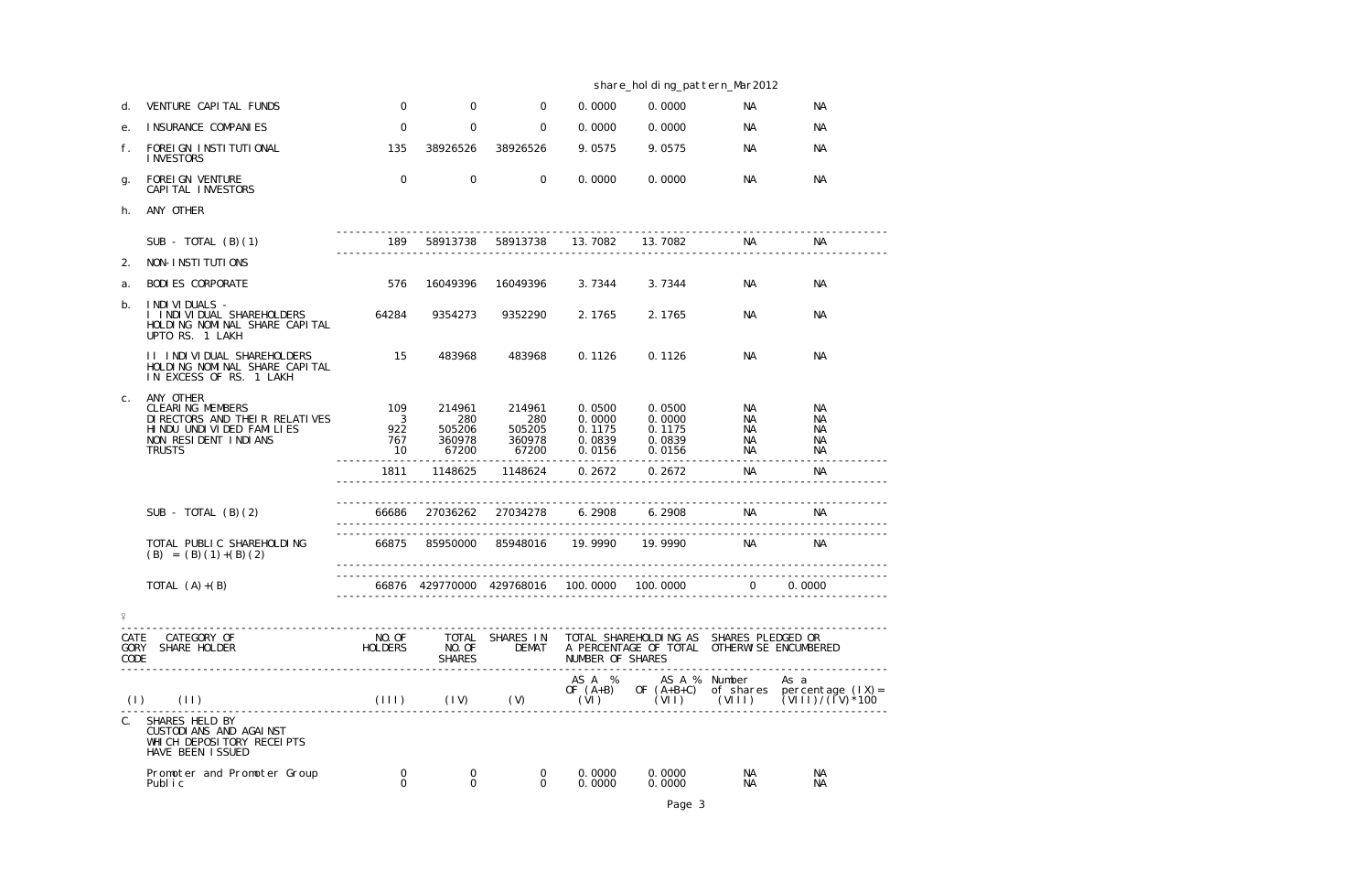|                           |                           | share_holding_pattern_Mar2012 |  |        |           |    |           |  |  |  |
|---------------------------|---------------------------|-------------------------------|--|--------|-----------|----|-----------|--|--|--|
| TOTAL COSTODIAN (C)       |                           | 0                             |  | 0.0000 | 0.0000    | NА | <b>NA</b> |  |  |  |
|                           |                           |                               |  |        |           |    |           |  |  |  |
|                           |                           |                               |  |        |           |    |           |  |  |  |
| GRAND TOTAL $(A)+(B)+(C)$ | 66876 429770000 429768016 |                               |  |        | 100, 0000 |    | 0.0000    |  |  |  |
|                           |                           |                               |  |        |           |    |           |  |  |  |

## ANNEXURE AS ON 31-Mar-2012

워 NDI AN BANK

(I)(b) Statement showing holding of securities (including shares, warrants, convertible securities) of persons belonging to the category "Promoter and Promoter Group" - 31-Mar-2012

|        |                         | Details of Shares held         |                                               | Encumbered shares $(*)$   |                               |                                                                       | Details of<br>warrants         |                                                                  | Details of convertible<br>securities                |                                                                                   | Total shares<br>(i ncl udi ng<br>underl yi ng                                                               |
|--------|-------------------------|--------------------------------|-----------------------------------------------|---------------------------|-------------------------------|-----------------------------------------------------------------------|--------------------------------|------------------------------------------------------------------|-----------------------------------------------------|-----------------------------------------------------------------------------------|-------------------------------------------------------------------------------------------------------------|
| Sr. No | Name of the shareholder | No.<br>- of<br>Shares<br>hel d | As a % of<br>grand total<br>$(A) + (B) + (C)$ | No. of<br>Shares<br>hel d | As a<br> percentage           | As a % of<br>grand total<br>$(A) + (B) + (C)$<br>sub-clause<br>(1)(a) | Number of<br>warrants<br>hel d | As a %<br>total<br>number of<br>warrants<br>of the<br>same class | Number of<br>lconvertible<br>Isecuri ti es<br>hel d | As a %<br>total<br>number of<br>convertible<br>securities<br>of the<br>same class | shares<br>assuming full<br>conversion of<br>warrants and<br>convertible<br>securities) as<br>a % of diluted |
| (1)    | (11)                    | (111)                          | (1V)                                          | (V)                       | $(VI) = (V) /$<br>$(111)*100$ | (VII)                                                                 | (VIII)                         | (1X)                                                             | (X)                                                 | (XI)                                                                              | share capital<br>(X I)                                                                                      |
|        | PRESIDENT OF INDIA      | 343820000                      | 80.0009                                       | $\overline{0}$            | 0.0000                        | 0.0000                                                                | 0                              | 0.0000                                                           | 0                                                   | 0.0000                                                                            | 80.0009                                                                                                     |
|        | TOTAL                   | 343820000                      | 80.0009                                       | $\overline{0}$            | 0.0000                        | 0.0000                                                                | 0 <sup>1</sup>                 | 0.0000                                                           | 0                                                   | 0.0000                                                                            | 80.0009                                                                                                     |

## **INDIAN BANK**

(I)(c)(i) Statement showing holding of securities (including shares, warrants, convertible securities) of persons belonging to the category "Public" and holding more than 1% of the total number of shares - 31-Mar-2012

| Sr. No | Name of the shareholder                                                                                                            | No. of<br><b>Shares</b><br>hel d           | Shares as a<br>percentage of<br>ltotal number<br>of shares<br>$\{i.e.,$ Grand<br>Total<br>$(A) + (B) + (C)$<br>indicated in<br>Statement<br>at para(l)(a) | Number ofl<br>warrants<br>hel d | Details of<br>warrants<br>As a %<br>total<br>number of<br>warrants<br>of the<br>same class | Number of  <br> convertible <br>'securi ti es<br>hel d | Details of convertible<br>securi ti es<br>% w.r.t<br>total<br>number of<br>convertible<br>securities<br>of the<br>same class | Total shares<br>(i ncl udi ng<br>underl yi ng<br>shares<br>assuming full<br>conversion of<br>warrants and<br>convertible<br>securities) as<br>a % of diluted |
|--------|------------------------------------------------------------------------------------------------------------------------------------|--------------------------------------------|-----------------------------------------------------------------------------------------------------------------------------------------------------------|---------------------------------|--------------------------------------------------------------------------------------------|--------------------------------------------------------|------------------------------------------------------------------------------------------------------------------------------|--------------------------------------------------------------------------------------------------------------------------------------------------------------|
| 3      | LIFE INSURANCE CORPORATION OF INDIA<br>STICHTING PENSIOENFONDS ABP<br>HDFC STANDARD LIFE INSURANCE COMPANY<br>LI MI TED<br>  TOTAL | 10415499<br>4594700<br>7532677<br>22542876 | above}<br>2.4235<br>1.0691<br>1.7527<br>5.2453                                                                                                            | $\overline{O}$<br>0<br> 0       | 0.0000<br>0.0000<br>0.0000<br>0.0000                                                       | 0<br> 0                                                | 0.0000<br>0.0000<br>0.0000<br>0.0000                                                                                         | share capital<br>2.4235<br>1.0691<br>1.7527<br>5.2453                                                                                                        |

**INDIAN BANK** 

(I)(c)(ii) Statement showing holding of securities (including shares, warrants, convertible securities) of persons (together with PAC) belonging to the category "Public" and holding more than 5% of the total number of shares of the company - 31-Mar-2012

| Sr.No | Name(s) of the shareholder(s) and<br>the Persons Acting in Concert (PAC)<br>with them | No. of<br><b>Shares</b><br>hel d | IShares as a<br>Ipercentage ofl<br>total<br>number | Details of<br>warrants                       | Details of convertible   Total shares<br>securi ti es | i ncl udi ng)<br>underl yi ng |
|-------|---------------------------------------------------------------------------------------|----------------------------------|----------------------------------------------------|----------------------------------------------|-------------------------------------------------------|-------------------------------|
|       |                                                                                       |                                  | of shares<br>1.0.1                                 | Number of As a %<br>total<br>Grand  warrants | 'Number of I % w.r.t<br>convertiblel<br>total         | shares<br>assuming full       |

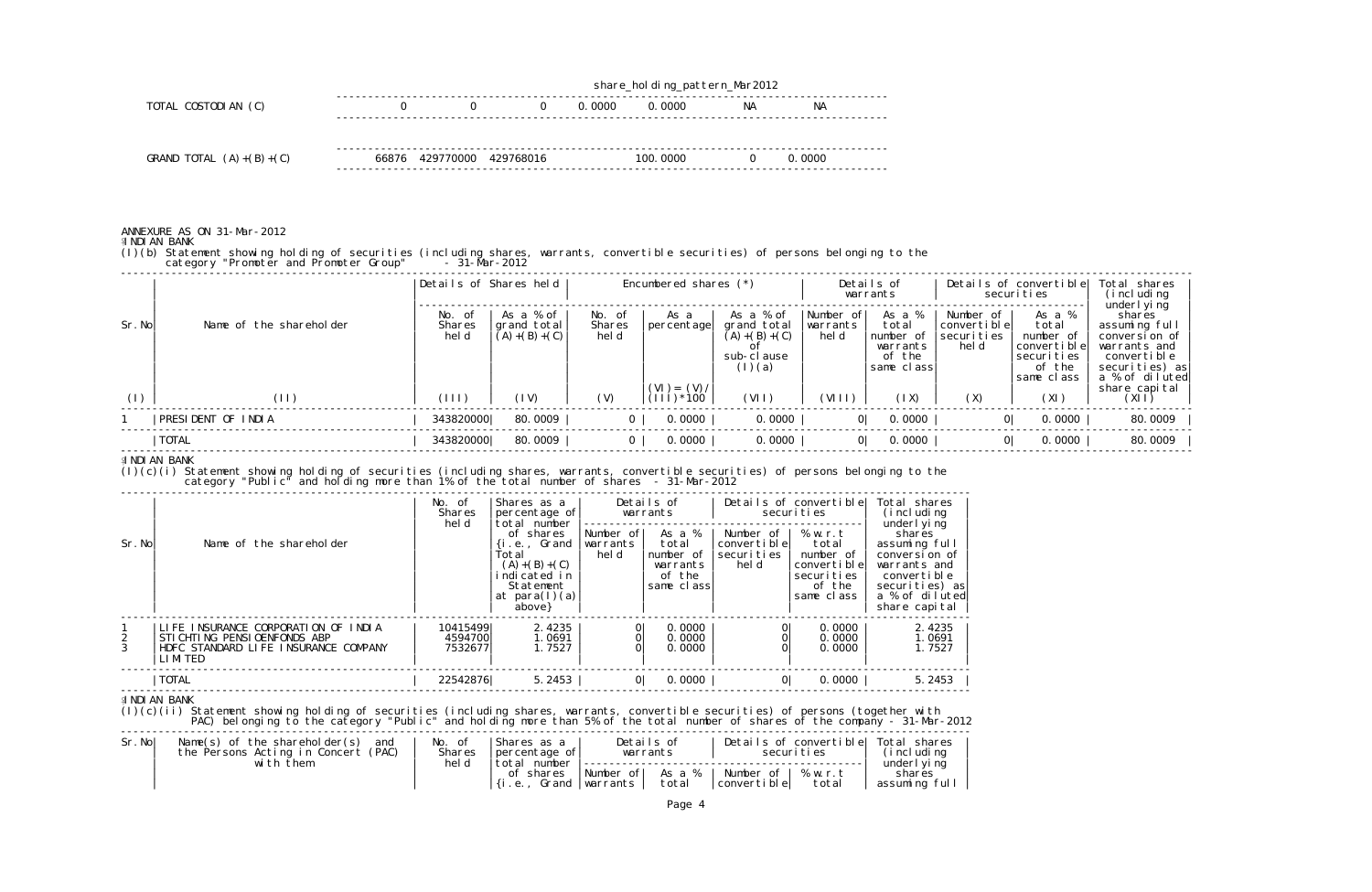|        |                                                                                                                                                                                                                                                         |         | Total                                                    | $(A) + (B) + (C)$<br>indicated in<br>Statement<br>at $para(I)(a)$<br>above } | hel d   | share_holding_pattern_Mar2012<br>warrants<br>of the<br>same class                                                                    | number of   securi ties<br>hel d                               | number of<br>convertible<br>securities<br>of the<br>same class | conversion of<br>warrants and<br>convertible<br>securities) as<br>a % of diluted<br>share capital |
|--------|---------------------------------------------------------------------------------------------------------------------------------------------------------------------------------------------------------------------------------------------------------|---------|----------------------------------------------------------|------------------------------------------------------------------------------|---------|--------------------------------------------------------------------------------------------------------------------------------------|----------------------------------------------------------------|----------------------------------------------------------------|---------------------------------------------------------------------------------------------------|
|        | NI L                                                                                                                                                                                                                                                    |         |                                                          |                                                                              |         |                                                                                                                                      |                                                                |                                                                |                                                                                                   |
|        | E NDI AN BANK<br>(I)(d) STATEMENT SHOWING DETAILS OF LOCKED-IN SHARES -31-Mar-2012                                                                                                                                                                      |         |                                                          |                                                                              |         |                                                                                                                                      |                                                                |                                                                |                                                                                                   |
|        | SL. NO   NAME OF THE SHARE HOLDER                                                                                                                                                                                                                       | PUBLIC) | CATEGORY OF<br><b>SHAREHOLDERS</b><br>(PROMOTERS /       | NUMBER OF<br>LOCKED IN<br><b>SHARES</b>                                      | ABOVE } | LOCKED-IN SHARES AS A %<br>OF TOTAL NUMBER OF SHARES<br>{i.e., GRAND TOTAL<br>$(A)+(B)+(C)$ INDICATED IN<br>STÁTEMENT AT PARA (I)(a) |                                                                |                                                                |                                                                                                   |
|        | NI L                                                                                                                                                                                                                                                    |         |                                                          |                                                                              |         |                                                                                                                                      |                                                                |                                                                |                                                                                                   |
|        | <b>A NDI AN BANK</b><br>(II)(a) STATEMENT SHOWING DETAILS OF DEPOSITORY RECEIPTS (DRs) - 31-Mar-2012                                                                                                                                                    |         |                                                          |                                                                              |         |                                                                                                                                      |                                                                |                                                                |                                                                                                   |
| SL. NO | TYPE OF<br>OUTSTANDING DR<br>(ADRs, GDRs,<br>$SDRs, etc.$ )                                                                                                                                                                                             |         | NUMBER OF<br><b>OUTSTANDING</b><br><b>DRS</b>            | NUMBER OF<br><b>SHARES</b><br>UNDERLYING<br><b>OUTSTANDING</b><br><b>DRS</b> |         | SHARES {i.e., GRAND TOTAL<br>$(A)+(B)+(C)$ INDICATED IN<br>STATEMENT AT PARA $(1)(a)$<br>ABOVE }                                     | SHARES UNDERLYING OUTSTANDING<br>DRS AS A % OF TOTAL NUMBER OF |                                                                |                                                                                                   |
|        | NI L                                                                                                                                                                                                                                                    |         |                                                          |                                                                              |         |                                                                                                                                      |                                                                |                                                                |                                                                                                   |
|        | <b>A NDI AN BANK</b><br>(II)(b) STATEMENT SHOWING HOLDING OF DEPOSITORY RECEIPTS (DRs), WHERE UNDERLYING SHARES HELD BY<br>PROMOTER/PROMOTER GROUP ARE IN EXCESS OF 1% OF THE TOTAL NUMBER OF SHARES - 31-Mar-2012<br>SL. NO   NAME OF THE<br>DR HOLDER |         | TYPE OF<br>OUTSTANDING DR<br>(ADRs, GDRs,<br>SDRs, etc.) | NUMBER OF<br><b>SHARES</b><br>UNDERLYI NG<br><b>OUTSTANDING</b>              |         | SHARES {i.e., GRAND TOTAL<br>$(A)+(B)+(C)$ INDICATED IN                                                                              | SHARES UNDERLYING OUTSTANDING<br>DRS AS A % OF TOTAL NUMBER OF |                                                                |                                                                                                   |
|        |                                                                                                                                                                                                                                                         |         |                                                          | <b>DRS</b>                                                                   |         | $\overrightarrow{STATEMENT}$ $\overrightarrow{AT}$ PARA $(1)(a)$<br>ABOVE }                                                          |                                                                |                                                                |                                                                                                   |
|        | NI L                                                                                                                                                                                                                                                    |         |                                                          |                                                                              |         |                                                                                                                                      |                                                                |                                                                |                                                                                                   |
|        | {(III)(a) STATEMENT SHOWING THE VOTING PATTERN OF SHAREHOLDERS, IF MORE THAN ONE CLASS OF SHARES / SECURITIES<br>IS ISSUED BY THE ISSUER.                                                                                                               |         |                                                          |                                                                              |         |                                                                                                                                      |                                                                |                                                                |                                                                                                   |
|        | CATEGORY OF<br>SHARE HOLDER                                                                                                                                                                                                                             |         | HELD IN EACH CLASS OF<br><b>SECURITIES</b>               | NUMBER OF VOTING RIGHTS                                                      |         | <b>RIGHTS</b><br>$(111+1V+V)$                                                                                                        |                                                                | TOTAL VOTING  TOTAL VOTING RIGHTS i.e. (VI)                    |                                                                                                   |
|        |                                                                                                                                                                                                                                                         | CLASS X |                                                          | CLASS Y   CLASS Z                                                            |         |                                                                                                                                      | AS A %<br>OF $(A+B)$                                           | AS A %<br>OF $(A+B+C)$                                         |                                                                                                   |
| (1)    | (11)                                                                                                                                                                                                                                                    | (111)   | (1V)                                                     | (V)                                                                          |         | (VI)                                                                                                                                 | (VII)                                                          | (VIII)                                                         |                                                                                                   |
|        | (A) PROMOTER AND PROMOTER GROUP                                                                                                                                                                                                                         |         |                                                          |                                                                              |         |                                                                                                                                      |                                                                |                                                                |                                                                                                   |
|        | $(1)$ INDIAN                                                                                                                                                                                                                                            |         |                                                          |                                                                              |         |                                                                                                                                      |                                                                |                                                                |                                                                                                   |
|        | (a) INDIVIDUALS/HINDU UNDIVIDED FAMILY                                                                                                                                                                                                                  |         |                                                          |                                                                              |         |                                                                                                                                      |                                                                |                                                                |                                                                                                   |
|        | (b) CENTRAL GOVERNMENT / STATE<br>GOVERNMENT(S)                                                                                                                                                                                                         |         |                                                          |                                                                              |         |                                                                                                                                      |                                                                |                                                                |                                                                                                   |
|        |                                                                                                                                                                                                                                                         |         |                                                          |                                                                              |         | Page 5                                                                                                                               |                                                                |                                                                |                                                                                                   |

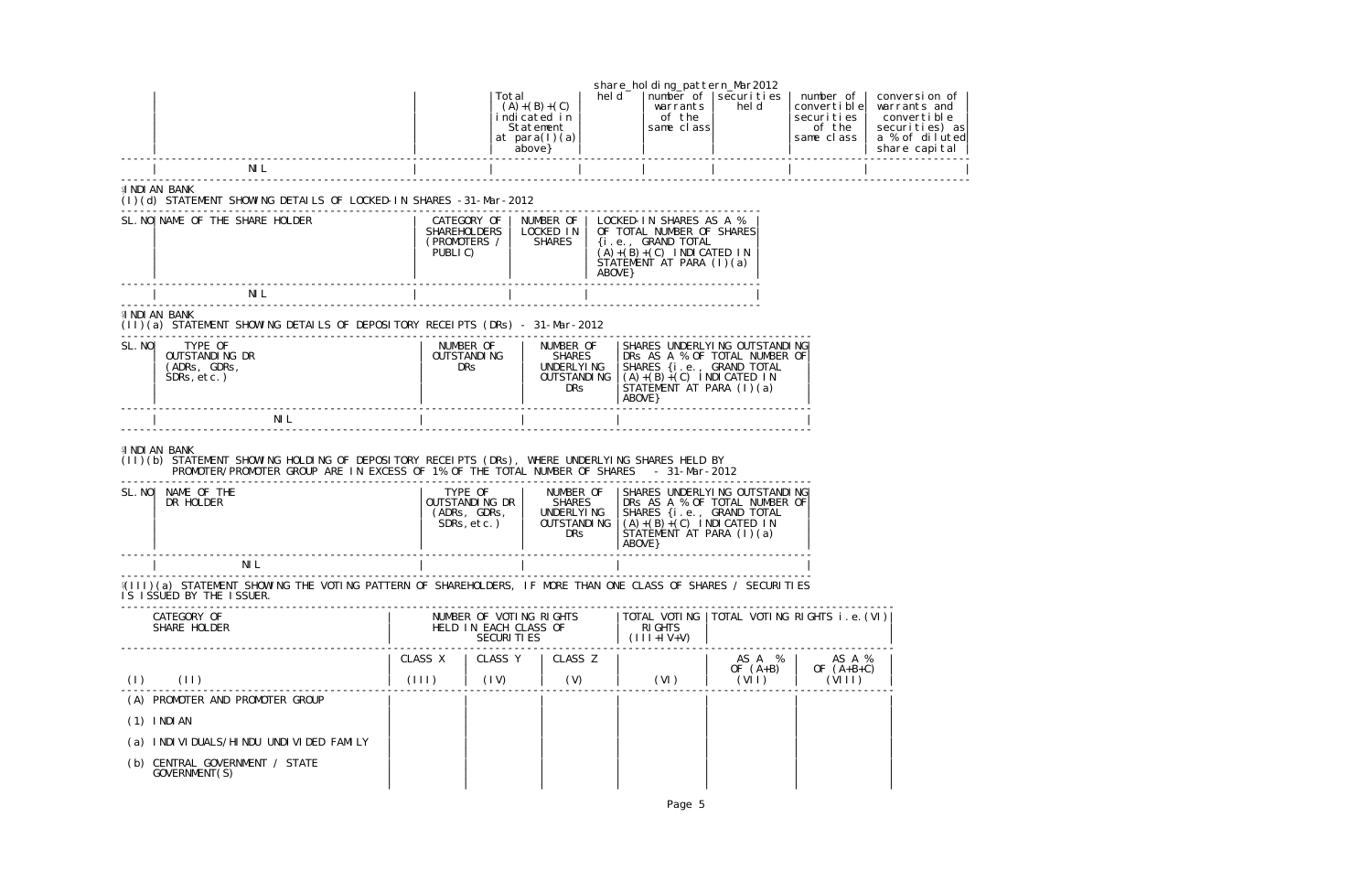|     |                                                                                                                                                                                                    |      |     | share_holding_pattern_Mar2012 |       |        |
|-----|----------------------------------------------------------------------------------------------------------------------------------------------------------------------------------------------------|------|-----|-------------------------------|-------|--------|
|     | (c) BODIES CORPORATE                                                                                                                                                                               |      |     |                               |       |        |
|     | (d) FINANCIAL INSTITUTIONS / BANKS                                                                                                                                                                 |      |     |                               |       |        |
|     | (e) ANY OTHER (SPECIFY)                                                                                                                                                                            |      |     |                               |       |        |
|     | $SUB=TOTAL(A) (1)$                                                                                                                                                                                 |      |     |                               |       |        |
|     | (2) FOREI GN                                                                                                                                                                                       |      |     |                               |       |        |
|     | (a) INDIVIDUALS (NON-RESIDENT<br>I NDI VI DUALS / FOREI GN I NDI VI DUALS)                                                                                                                         |      |     |                               |       |        |
|     | (b) BODIES CORPORATE                                                                                                                                                                               |      |     |                               |       |        |
|     | (c) INSTITUTIONS                                                                                                                                                                                   |      |     |                               |       |        |
|     | (d) ANY OTHER                                                                                                                                                                                      |      |     |                               |       |        |
|     | $SUB=TOTAL(A)(2)$                                                                                                                                                                                  |      |     |                               |       |        |
|     | TOTAL SHAREHOLDING OF PROMOTER AND<br>PROMOTER GROUP $(A) = (A) (1) + (A) (2)$                                                                                                                     |      |     |                               |       |        |
|     |                                                                                                                                                                                                    |      |     |                               |       |        |
| (1) | $\vert$ (111)<br>(11)                                                                                                                                                                              | (1V) | (V) | (VI)                          | (VII) | (VIII) |
|     | (B) PUBLIC SHAREHOLDING                                                                                                                                                                            |      |     |                               |       |        |
|     | (1) INSTITUTIONS                                                                                                                                                                                   |      |     |                               |       |        |
|     | (a) MUTUAL FUNDS / UTI                                                                                                                                                                             |      |     |                               |       |        |
|     | (b) FINANCIAL INSTITUTIONS / BANKS                                                                                                                                                                 |      |     |                               |       |        |
|     | (c) CENTRAL GOVERNMENT / STATE<br>GOVERNMENT(S)                                                                                                                                                    |      |     |                               |       |        |
|     | (d) VENTURE CAPITAL FUNDS                                                                                                                                                                          |      |     |                               |       |        |
|     | (e) INSURANCE COMPANIES                                                                                                                                                                            |      |     |                               |       |        |
|     | (f) FOREIGN INSTITUTIONAL INVESTORS                                                                                                                                                                |      |     |                               |       |        |
| (g) | FOREI GN VENTURE CAPI TAL INVESTORS                                                                                                                                                                |      |     |                               |       |        |
|     | (h) ANY OTHER (SPECIFY)                                                                                                                                                                            |      |     |                               |       |        |
|     | $SUB=TOTAL(B)(1)$                                                                                                                                                                                  |      |     |                               |       |        |
| (2) | NON-INSTITUTIONS                                                                                                                                                                                   |      |     |                               |       |        |
|     | (a) BODI ES CORPORATE                                                                                                                                                                              |      |     |                               |       |        |
|     | (b) INDIVIDUALS -<br>I . I NDI VI DUAL SHAREHOLDERS HOLDI NG<br>NOMINAL SHARECAPITAL UP TO<br>RS. 1 LAKH<br>II. INDIVIDUAL SHAREHOLDERS HOLDING<br>NOMINAL SHARECAPITAL IN EXCESS<br>OF RS. 1 LAKH |      |     |                               |       |        |
|     |                                                                                                                                                                                                    |      |     |                               |       |        |